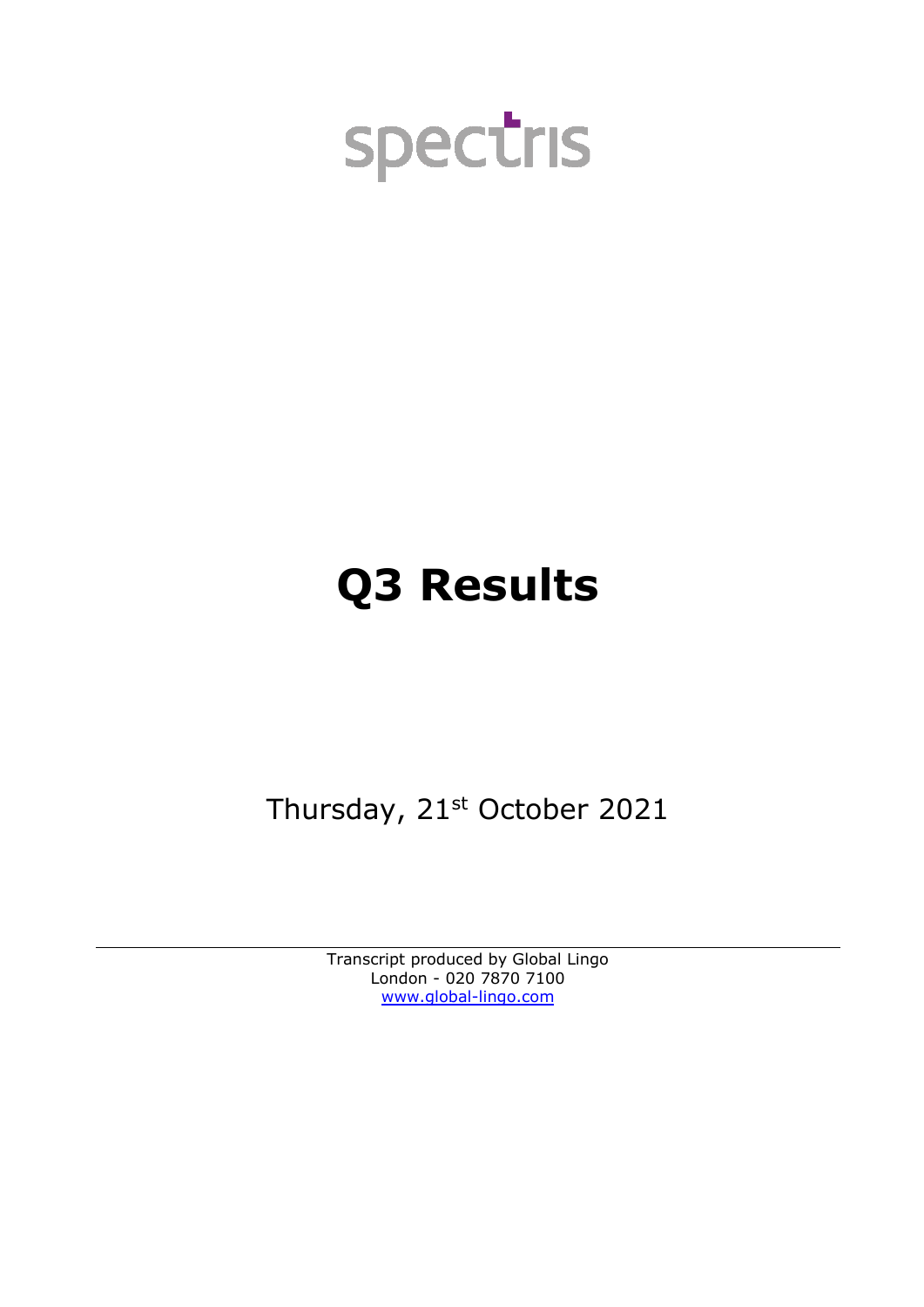## **Overview**

## Andrew Heath *Chief Executive Officer, Spectris PLC*

#### **Introduction**

Thank you and good morning and welcome to this the Spectris Q3 Trading Update. I am Andrew Heath and I am joined by Derek Harding our CFO to discuss our performance in the third quarter of 2021.

Thanks to the continued great work of the whole Spectris team, we delivered a solid trading performance in the third quarter, very much consistent with our expectations of the half year. All our businesses continue to performance well. A strong recovery in our end markets have continued and additionally the execution of our strategy growth businesses has helped us to grow ahead of the market that we focused on supporting our customers and launching new products and services.

We set up a time of our half year results the supply chain issues were frustrating but manageable but that we also foresaw the situation potentially becoming more challenging as we move into the second half. That is proving to be the case as many other businesses are reporting. We are now finding that in the short-term the supply chain is constraining our ability to translate our very strong order intake of sales. Now, we are, of course, working diligently to mitigate this impact and we continue to deliver for our customers.

Now, despite the short-term headwinds, we are maintaining our four-year guidance of 10-12% like-for-like sales growth. The strength of our order book gives us good visibility Q4 and support our outlook for the remain of the year and also provide further momentum heading into 2022.

#### *Encouraging performance*

Looking at our performance in more detail, we have seen our order book opportunity pipeline continue to expand, supported by the strong customer demand for our products. Orders grew 31% on a like-for-like basis in the quarter and 21% up year-to-date. The group as a whole like-for-like sales increase 12% in the third quarter and year-to-date we are 13% higher. Like-for-like sales are also higher and all our end market shares today. Our energy utilities is our only major end-market that were still lower likely to progressively improving.

Encouragingly, we saw in automotive a return to growth in Q3 and that has now recovered flat year-to-date. Like-for-like sales increased in all regions with the strongest performance in Asia and we saw continued strength both in China and South Korea. North America and Europe likefor-like sales were 11% and 9% higher respectively.

#### *Business growth*

Turning now to our businesses. In Malvern Panalytical, we recorded a 10% increase in like-forlike sales in the last quarter and that's up 80% year-to-date with particularly strong growth into Asia. Notably sales into academic research have recovered well after closures impacted demand last year. Our sales in pharma customers continue to be robust, especially, for our systems and, especially, to Europe. We are also experiencing good growth now in primary and advance materials.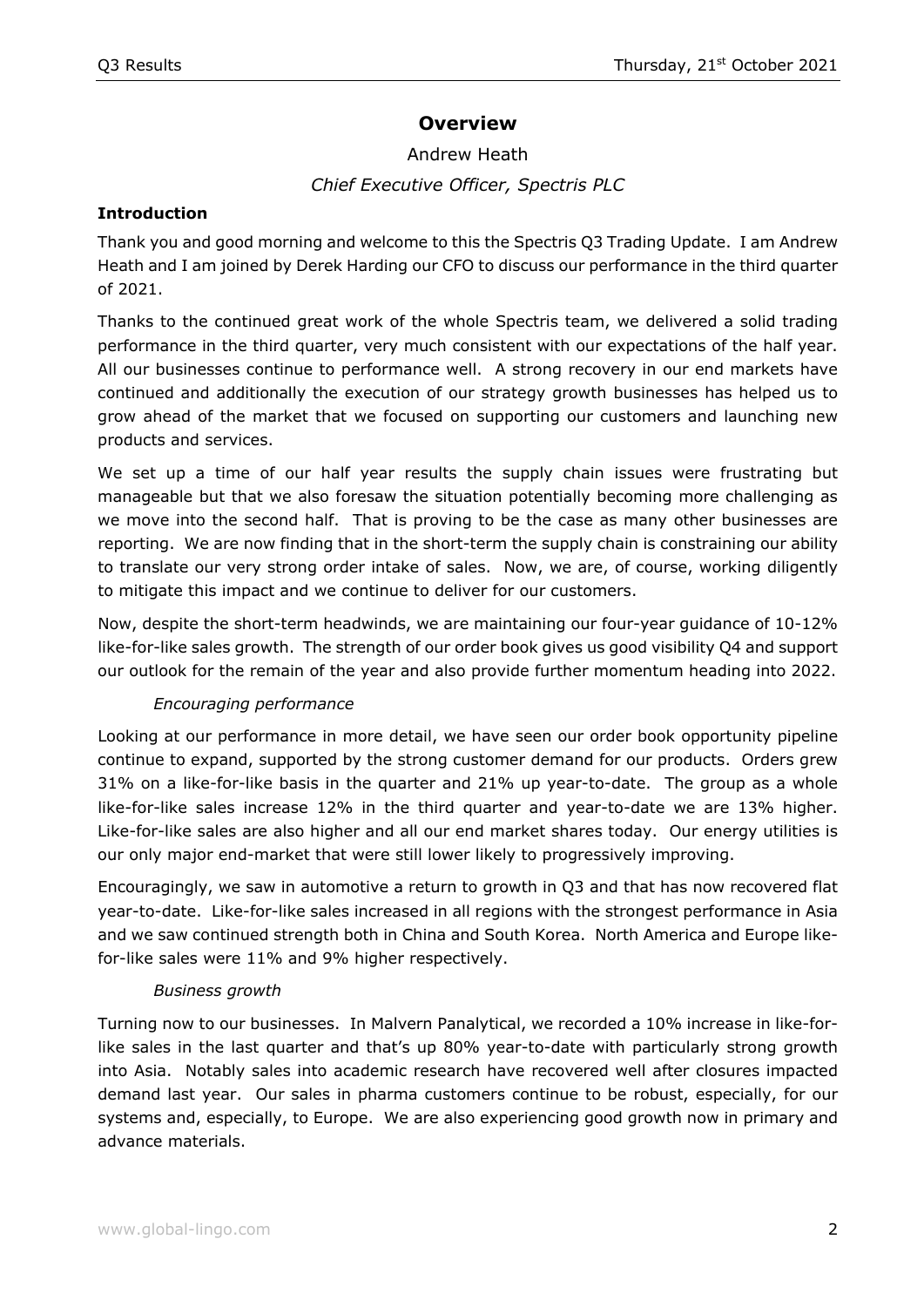HBK like-for-like sales increase 15% in the quarter, increasing their year-to-date growth to 11%. As I have mentioned the automotive sector returned to growth this quarter with like-forlike sales higher in all regions, especially, Asia. Since February, orders continue to rise every month across our product portfolio with machine manufacturing being a continued stand out performer as it has been since 2020.

At Omega, our strategic initiatives are helping driving recovery performance here with like-forlike sales 11% higher in Q3, 30% up year-to-date. The website improvements, new product launches and sales channel expansion strategy are all driving growth especially, North America ahead of the market and sales in Asia are also significantly up.

#### *Industrial solutions*

In industrial solutions here we posted a 9% like-for-like sales increase over the past three months with continued strong demands from pharmaceutical and the semi-conductor customers. After a lower first half, sales into energy and utilities did return to growth in the quarter. Overall, ISB is up 11% on sales year-to-date.

I just want to inform you that I was looking forward to sharing more about our ISD businesses later this afternoon with Mary Beth Siddons our President, Industrial Solutions. Unfortunately, Mary Beth has had to travel back to the US this morning on short notice due to urgent family reasons. Her mother is quite unwell. Accordingly, we will be rescheduling the presentation we were planning to make this afternoon to a later date as I am sure you will agree, family comes first.

#### *Merger & Acquisitions*

Turning now to our balance sheet in M&A. Our businesses remain highly cap generative and we ended the quarter with net cash of £58 million. This was after the payment with acquisitional Concurrent Real-Time which completed in July. In October, we also completed our £200 million share buyback programme. Over last few months, we have also made the small acquisition, an industrial analytic software acquisition from VIMANA. We will bring data analytics expertise and a proven data management technology platform helping to advance HBK software strategy and we will be forming a new engineering centre of excellence around this technology, focused on data management and IOT platforms.

We continue to review and renew our opportunity pipeline for further acquisitions. On the divestment side, we expect to complete the NDC Technologies transaction before the year end and have advised the financial impact in today's press release.

#### *Net zero commitment*

At our H1 results, we set out our net zero targets. I am very pleased to say that they have now been validated by the science space target initiative. In support of our ambitious targets, we have implemented a group-wide energy management system and we are also undertaking a series of energy efficiency audits to monitor and report our energy data. Underlying our commitment to the race to zero, we have also signed 1.5-degree business pledge.

#### *Miscellaneous*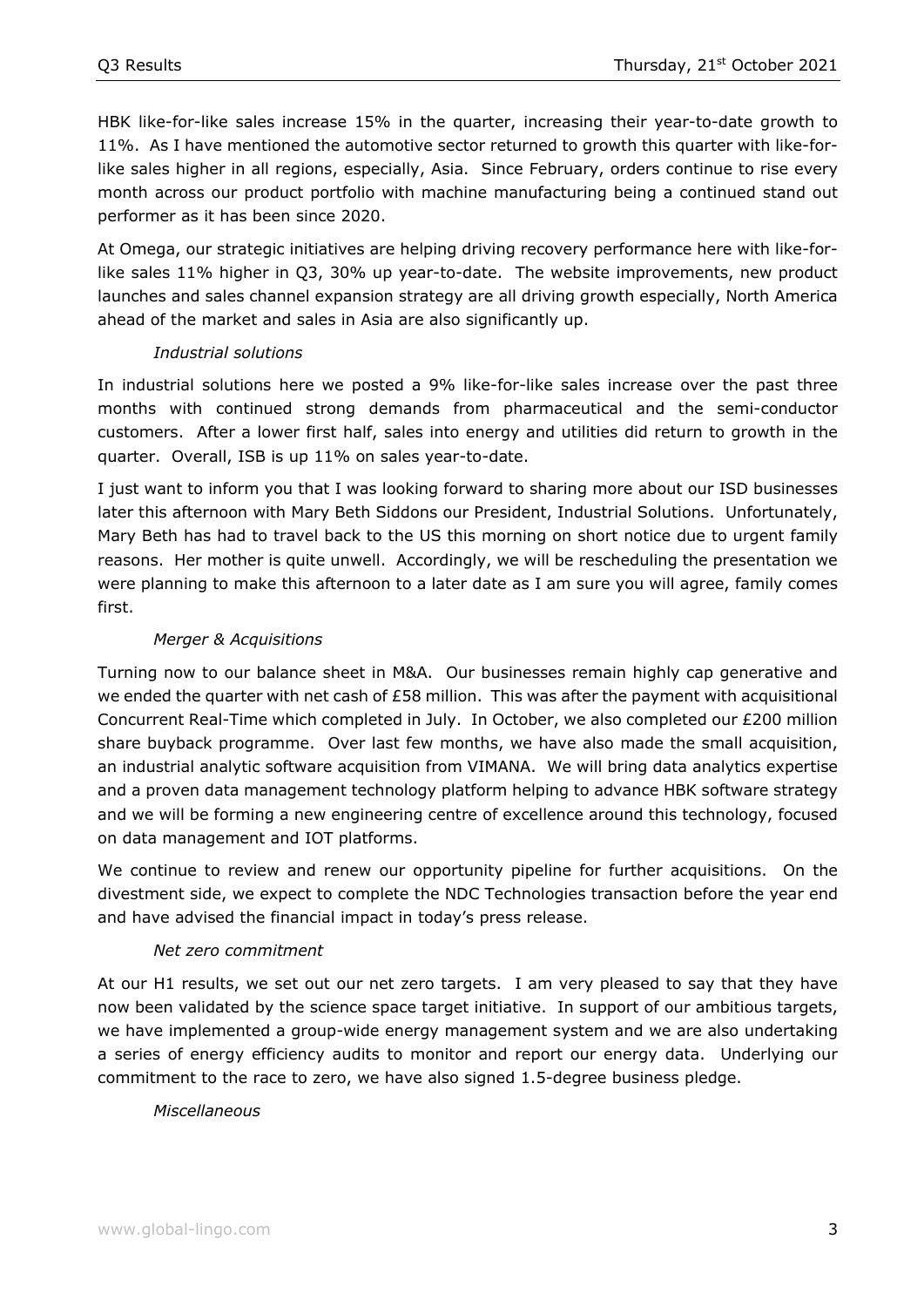To support our employees and in recognition of world mental health day, we launched out be our Be Kind To Your Mind programme and hosted a series of presentations on mental health and well-being. In support of communities, our STEM programme is being advanced with numerous outreach events in the quarter.

Work also continues on the Spectris Foundation and we are on course to make our first donations before the end of the year which, clearly, an exciting development.

#### *In conclusion*

So, in summary, I am very pleased with our results in third quarter. As I said, we delivered a solid performance. Our order book has continued to expand, providing momentum through the end of the year and into 2022.

While striking issues are annoying, we are having to work hard to mitigate the impact. The order book provides good visibility for Q4 and we are affirming our outlook and our expectations for a 10-12% like-for-like sales growth for the full year. I am also very pleased with how the group has continued to deliver on our strategic objectives of organic growth and margin expansion. We have worked hard to get into this position and we are well positioned in attractive growth markets that are increasingly being supported by sustainability thematics to provide long-term value to our shareholders. With that, I will happily open up to questions.

### **Q&A**

**Mark Davies Jones (Stifel):** Thank you. Morning, Andrew. The supply chain constraints, obviously, we are hearing an awful lot by this at the moment and encouragingly, you are sustaining the revenue guidance but any commentary on what it might mean for costs and profit drop throughs; is there any change to the picture there either in terms of more inflation that will take time to pass so on or just in terms of business mix as those impacts get felt in terms of what you can actually shed?

**Andrew Heath:** Morning, Mark, thanks for your question. As it is happening clearly, supply chain constraints, we are not immune. It is clearly annoying but I have seen they are working really hard to mitigate the situation as best we can and we are taking all sorts of action to keep our production lines going and they continue to serve our customers.

From a profit, cost perspective, our outlook remains unchanged from the half year and we always knew that we were looking at this larger second half and, therefore, anticipated the supply chain might struggle through the second half of the year to support what we were seeing in terms of our order book growing and sales expansion through the second half. That as I said is proving to be the case.

From a cost perspective, we are seeing input cost inflation. We are having to pay extra freight cost, etc., to get product ships. It is not just semi-conductors where we are seeing some price inflation; however, as you can see in our statement, from a pricing perspective, we are still being able to offset that input cost inflation through pricing. All of our businesses effectively implemented another price increase since June since with all the businesses effectively been reviewing their prices through the year and, clearly, we are looking at what we will be doing start the new year as well on pricing. So it is good that we are able to offset that.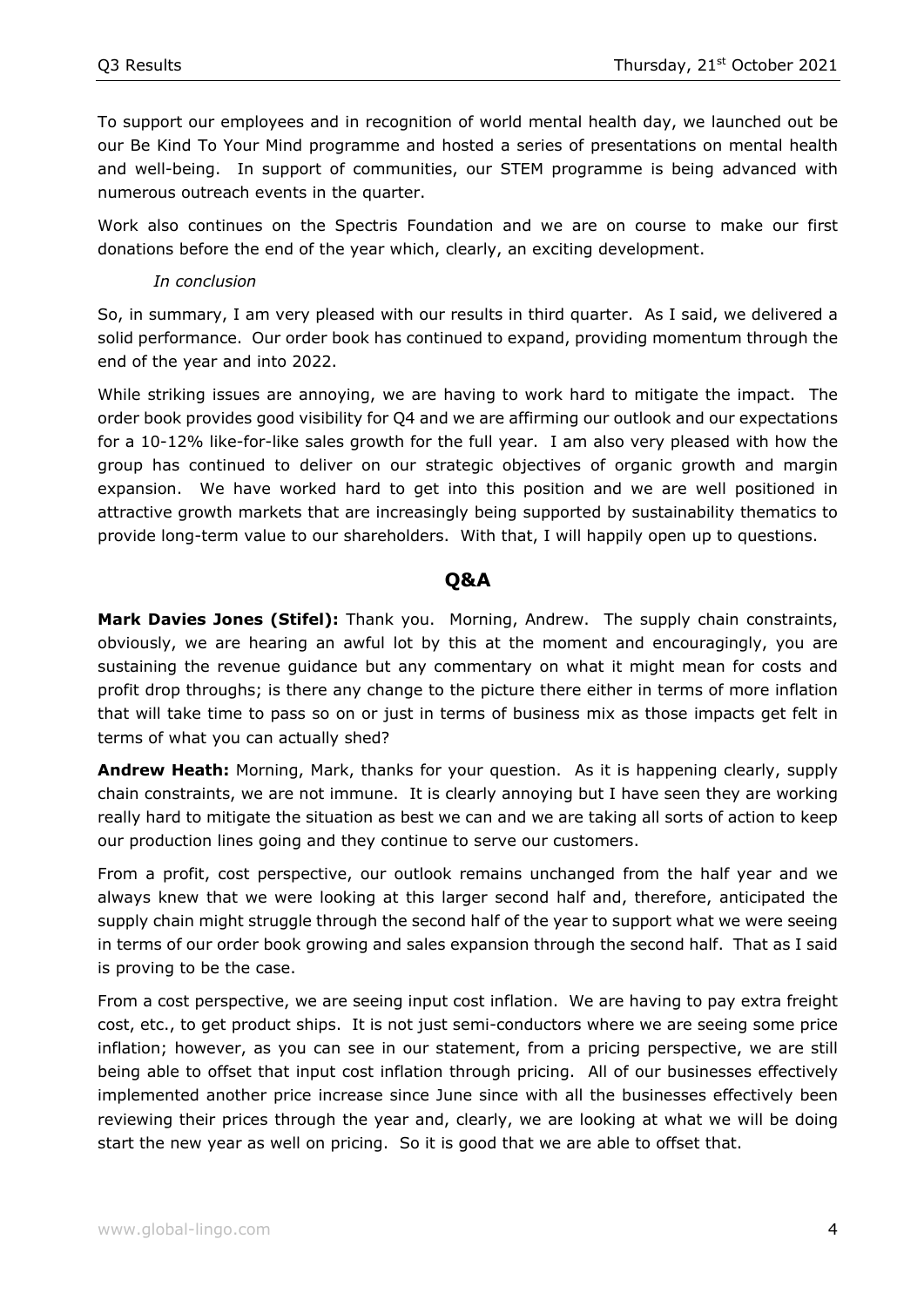We are also seeing some labour cost inflation. As we have said, this was the half year. Just depending on exact where but the sales end of this year we may see some extra costs having to support that, but we are being very disciplined right across the group in terms of where we let cost come back in. Because of that, our outlook remains the same as we anticipate through the half year.

**Mark Davies Jones:** Okay, great. Thank you very much.

**Jonathan Hurn (Barclays):** Hey guys, good morning. Just a few questions from me. I think, the first one; can you just talk a little bit more about the order intake? You see, maybe, just give us some colour in terms of order book, where it sits at the moment and how much visibility you have on that order book going into 2022, please?

Just lastly on that. Where is the margin of that order book currently sitting? I mean, obviously, you are pushing through price increases. That is, obviously, probably more relevant to new orders. In terms of that order book, are we seeing a higher margin now coming through there? That was the first one.

**Andrew Heath:** Thanks. So, I mean, see, on the order intake side, as I said, Jonathan, we are effectively seeing growth in all of our key end markets other than energy and utilities which is encouraging recovering. Automotive has gone back flat. Pharma is being one of the stand out areas. We are certainly seeing very strong recovery in pharma, it has already started from June last year and has carried on completely helping Malvern Panalytical, PMS, Servomex.

The semi-conductor market is very strong which again is supporting Malvern Panalytical, PMS, Servomex in particular. The machine building within HBK was strong all the way through 2020 and the momentum there has continue through this year. So, overall, feeling really good about the way the markets have responded. They are coming back. Additionally, as I said, also the academic research that remain was 11% of our revenue back in '19 dropped to 7 percent last year. That is now back in double digit growth territory.

So, we are seeing very strong demand, really, across the board; and one of the questions will be, is that just a post-pandemic rebound or is it people restocking? We do not see either of that. You can see in our Q3 order intake, 30% up on orders in Q3. We feel this is very much sustained demand coming through. And as I said before, really from a restocking perspective, other than a bit of exposure in Omega and Red Lion, all of our other businesses, their orders are very discreet to specific customer projects or specific customer requirements. Typically, our customers just don't buy our equipment to put it on the shelf. So, we feel certainly very good about the level of order growth that we are seeing.

**Jonathan Hurn:** Okay, great. Very clear. Thank you. Thank you. Second one is just on the bottleneck. You are seeing, well, obviously, the supply chain constraints. Can you just give us a little bit more colour, a little bit more depth just in terms of, essentially, where that is coming through on the business-basis, please?

**Derek Harding:** Yeah, so, hey, Jon, it's Derek here. Where that really presents itself is probably similar across the wider sector, say, electronic chips as an example of things that are causing difficulty, and it is often just one or two components that either stuck in a port somewhere or stuck on a container and/or in short supply or maybe other people are hoarding them or over ordering them or whatever. It is just that a shortage of things like that, that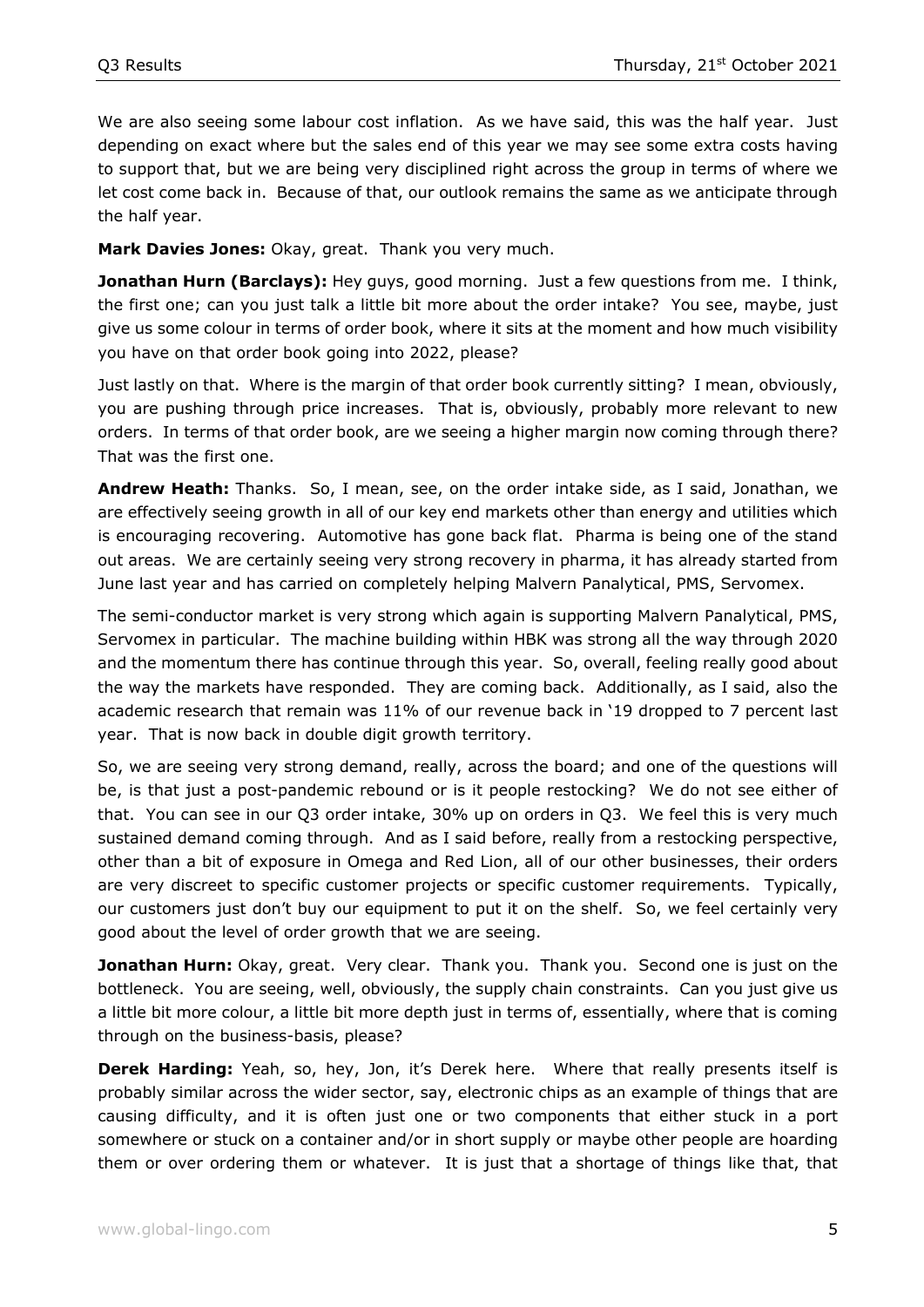really presents itself in our ISD division with some of the products that we are building so the clean air purity work either in semi-con or in clean-room technology. It also has an impact on some of our parts within Malvern Panalytical. So, those are examples where that comes through. However, even down to simple things like cardboards since we are heading to Christmas, and packaging, resins, across the board, there are things just not flowing in the way that they would normally flow, so I guess it just makes life a little more complicated than normal. So, it is a range of things.

I guess in the US, labour is well documented, labour is a challenge as well, getting people back to work and getting people particularly on the distribution side of things or the shop floor side of things, that is also a challenge but manageable.

**Jonathan Hurn:** Very clear. Maybe, just one last quick one. Just in terms of that 12% likefor-like growth we saw in Q3, can you just tell us how much of that is pricing? Obviously, you are pushing through price rises. How much of that is coming through from that, please?

**Andrew Heath:** You say how much is down to price –

**Jonathan Hurn:** Sorry, so, basically, what I was just trying to understand – trying to get a feel for, obviously, you are pushing through price increase. You are saying that you managed to get them away, obviously, seeing 12% in the quarter. How much of that 12% was, essentially, volume and how much are you currently getting through in price, please?

**Andrew Heath:** Well, the majority is volume. I mean, we put in there in our trading update that the net pricing benefit we are receiving which is the 7 million year-to-date, so that is really the delta on the pricing over and above the offset against the input cost inflation. The vast majority in reality is volume with a little bit of price on top, just off, which is net above the cost inflation pressures coming through.

**Jonathan Hurn:** That's very clear. Thank you, guys.

**Andrew Heath:** Okay, good. Thank you.

**Harry Phillips (Peel Hunt):** Yeah, good morning, everyone. Just a few questions on Omega, if I may. Just in terms of how Omega sources from overseas and domestic, if you could just maybe shed some light on that? I am just curious around the comment on the sales channel expansion. I know you touched on it as a half year but just maybe a little more detail on that. Is there anything in particular that is driving, well, very solid growth 11% in Q3?

Then lastly, again, I know it is something you touched on in the past, but what really gets Omega going here beyond maybe an acquisition? What is the catalyst because it has been bobbing along, if you like, and I know you put a lot of time and effort into it and resource into it; but as you say, are we any near of that defining moment where it steps into gear?

**Andrew Heath:** Yeah, okay, alright. That is three questions around Omega and I will take them in turn. Just on the sourcing, we source globally into Omega. Clearly, it has more reliance on a local supply chain as some of our other businesses, but we do buy quite a lot of components out of China and Asia in support of Omega. But fortunately, they are less dependent on electronics and semi-conductors versus maybe any of our other businesses at the moment. They are seeing less disruption from that perspective which is helpful.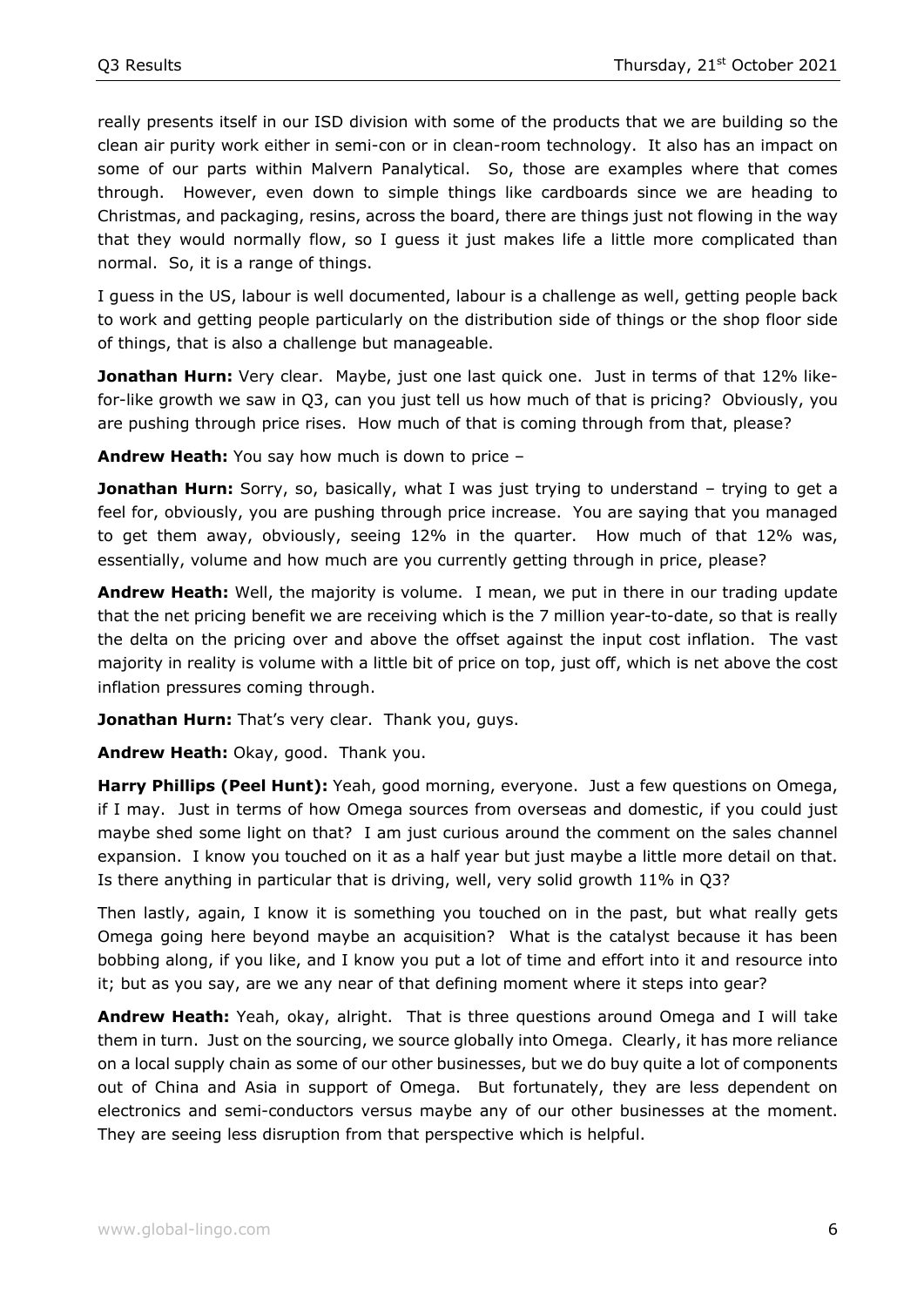There are bigger challenges, as Derek mentioned, this has been actually labour, shop floor, warehousing labour, where in the US the social benefits programme coming off out of COVID to a lot people out of the workforce and has put constraints locally, so it has made the labour market much tighter, particularly, in the New Jersey area where they operate. We have had to do some extraordinary recruiting activities, brought in dedicated recruiters to make sure we have got the right stuff in levels. However, at the same time, we are also implementing some automation and also improved systems that are automated or simplify what we are doing so that we can, to some extent, reduce the skill level which is helpful. So, we are managing it, as Derek mentioned, but it is one of things we are having to manage on top of everything else.

In terms of the sales channel expansion, I am really pleased with the relationship with Newark. Omega sales into Newark grew up to about 80% year-over-year and that is on top of the high growth as well as in 2020. So, the relationship with Newark is going really, really well. We are also in the process of expanding that relationship into Newark parents company to sell into Europe and into Asia. I mean, they are large preparations globally, so the next step of that story is expanding through Newark parents, say into the European market and Asian markets. That has been one of the big drivers as to why sales are up this year. However, overall, a 13% growth for Omega is up well above North American IP for the year. So, it is certainly responding to the treatment that Amit and his team are bringing there, which leads onto your last point about what is the catalyst.

Well, our focus is all about how we scale and we go up the cost base. The fixed cost base increases as a lot of investments surrounding the new e-commerce site, and we have talked about that previously. And, therefore, to get the margins back to where they have been before up in the high teens does require the business to be scaled up. There are, as always, opportunities to improve operational efficiency but it is not a huge amount. That in on itself is not going to solve the situation. We absolutely need to be really driving the top line scale in the business and it is really around the four things we talked about in the past; around making sure we have a really good website experience, refreshing the product line up, continually driving the sales channel expansion and looking at some of the international opportunities via North America. So, that strategy is working for us at the moment. Good to see the growth coming through, but clearly we need to be convinced that that growth rate can continue for at least a couple of years in terms of getting the business to the scale it needs to be to deliver the margins we want out of it.

**Harry Phillips:** Fantastic, thanks very much indeed.

**Robert Davies (Morgan Stanley):** Yes, thanks for taking my question. My first one is just around again, some of the supply chain disruptions. You mentioned the chips shortages being an issue. What are you hearing from your customers in terms of potential timeline for resolving some of these things? Is it [inaudible] territory, nobody really knows at this stage and best guess? Did they give you some guidance on when things should normalise?

**Andrew Heath:** Well, Robert, I am not sure we are necessarily the experts here in terms of being able to predict when this is going to turn, but certainly we are talking to a lot of industry outlets, talking to suppliers, talking to our customer base. I think the general feeling is that the supply chain constraints are going to carry on into next year into the first half. Then for semi-conductors there are going to be specific constraints, I think, all the way through next year, potentially, the beginning of '23 for certain chains of things, so it should progressively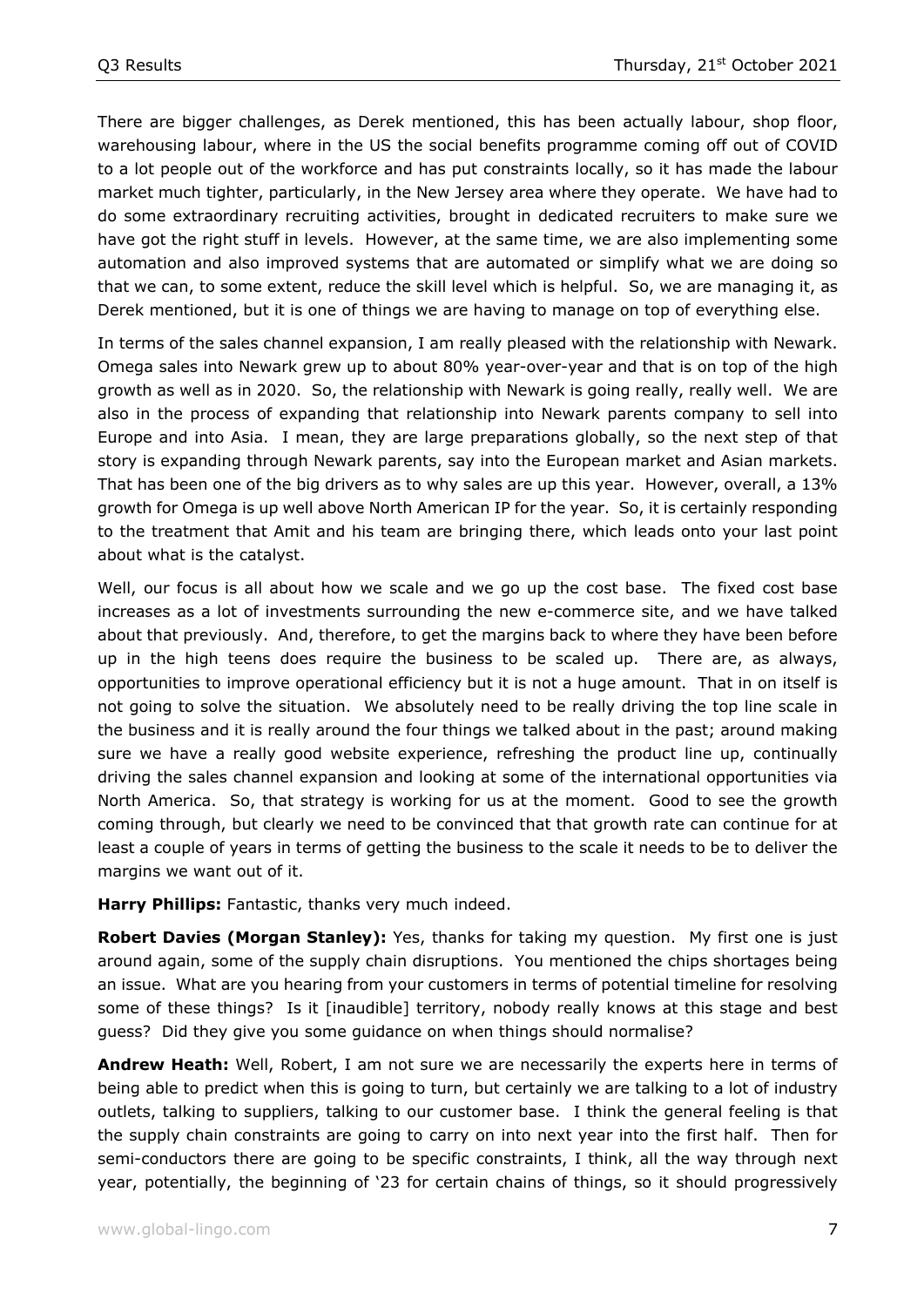ease from next year, through next year. That is really the premise under which we are working. As such, we are taking steps in terms of forward ordering, protection stock, looking at various scenarios to make sure that from an inventory perspective we are protected. I mean, fortunately, while the chips are really essential from a product functionality perspective, from a cost point of view, they are typically not a high part of our billable material. So, from an inventory perspective, it is not overly expensive for us.

However, equally, we are also looking at where we need to redesign some of the printed circuit boards to, basically, put alternative chips in. I mean, one of the phenomena we are seeing is that the rate of obsolescence effectively has increased because you always get obsolescence within semi-conductors which is the chip technology moves so fast and they make so many before they go onto the next generation, but we are seeing clearly happening is that some of the lower volume chips just being end of life, whilst the focus is on driving the volume for the many. Our engineering team are having to spend more time on practically managing obsolescence and redesigning and designing some of these chips out. Now, and as we have said before, that is nothing new for us, we know how to do it. It is just the volume has increased, so the workload has increased on it.

**Robert Davies:** Yeah. That's great. Thank you. I have a couple of others. One was one was just on raw materials and hedging. Is there any hedging you do on raw materials? I guess I am asking in the context of your price increases. Is that something that happens in the step you use and there is a bit of a lag between when you see a hit and then you put the prices through? Is it fairly instantaneous? How often do you have these pricing discussions or price changes with customers?

**Andrew Heath:** Yeah, that is more in terms of a capacity question. I mean, typically, we do not hedge on raw materials. I mean, we hedge translational FX level. We clearly look from where, which countries we are buying in, what currencies versus what currency we are receiving as much as everything else. Typically we are not buying of a volume that either that would warrant us doing that.

**Andrew Heath:** So, I mean, typically, for a lot of things we do, we are running on either longterm contracts or blanket contracts where inevitably they are a defined period of time when they come to the end and that is where you end up with a price discussions. So, we are not immune from this. We are seeing prices going up; but as I said, so far positive to see we are being able to offset that through our own pricing, and customers are being very accepting of that situation. I think, I mean, the important thing that we are not giving out more detailed numbers today but from a margins perspective, a gross margin perspective, we are able to hold our own. I think that is the key.

**Robert Davies:** I see, okay, thank you. Then my final one was just around, I guess the medium to longer-term potential of the group and what you are thinking about from portfolio. You have, obviously, done quite a lot of tidying up over the last couple of years. Is there coming out of COVID a different view from the management team around potential targets or end markets that look more or less interesting than maybe they did six or 12 months ago, or is it the original plan is still in place and nothing has really changed looking for small bolt on and that kind of thing?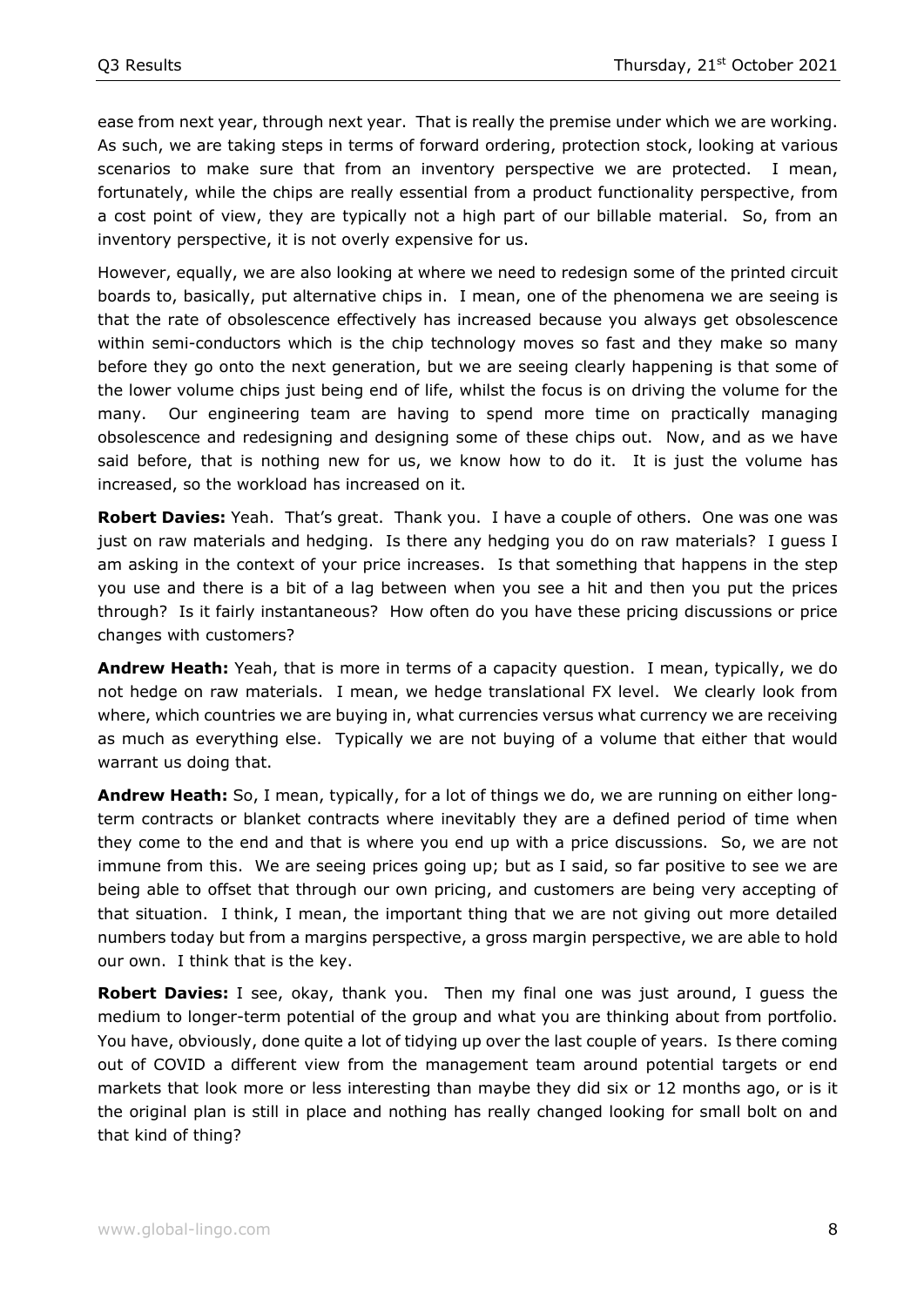**Andrew Heath:** Yeah, well, it is more the latter than the former. I mean, we can, clearly, keep up, with the strategy under review and as I said before, all of our businesses have to continue to earn their right to stay within the portfolio. I think, you are right. We are looking at the assets we have and their potential to deliver value going forward. If at any time, we see things have changed and we are taking a different view. However, I think in terms of our end markets, as I said before, five markets that we have talked about since the 2019 Capital Markets Day around pharma, automotive, semi-con electronics, primary advanced materials and tech-led industrials, we are seeing all of those company back strongly, which is good. However, beyond that, as I said right at the end my opening, that we are seeing that a lot of our end markets really fit with our purpose around enhancing the power of precision measurement to equip our customers to make a little cleaner, healthier and more productive, and there is quite a number of sustainability thematics which are playing strongly now into those end markets; mobility within automotive, electrification of transport, the whole energy transition, managing both in terms of new energy sources as well managing emissions, carbon capture, etc., associated with fossil fuels, through to food, agriculture. Then, I think, for us, one area that we naturally we are starting to look at is around water purity, water quality where a lot of our technology actually might be a good fit for that market. So, not only do we see for those environmental sustainability thematics underpinning the markets that we have been targeting on and very much supporting our R&D strategy but also, I think, there are new adjacencies and opportunities for the group as a whole. So, we will be talking more about this next year as we go through our strategy refresh in 2022.

**Robert Davies:** Interesting, that is great. Thank you very much.

**Andrew Heath:** Yeah, pleasure.

**Richard Paige (Numis):** Thank you. Morning all. Just a couple of questions from me please. First of all, obviously, you have highlighted the academic spend recovery we have seen in particularly Asia. I was just wondering more regionally what are you seeing in the governmental policy pushing that agenda.

Then secondly, hope all is well with Mary on industrial solutions. I was just wondering given what you said and, particularly, I would highlight PMS has done really well, just wondering if you could give a bit more colour around the mix of performance within those businesses within that division. Thank you.

**Andrew Heath:** Yes. Okay, morning, Richard. I mean, on the academia point, as I said, I mean, really good to see that market recovering. I mean, we are about, I think, it is high single digits now in terms of the market recovery for the year. We've, typically, seen it come back regionally as the economies have opened up. However, typically, it is being supported by, again, a lot of the areas that we are focused on around pharma, healthcare, certainly the whole vaccine, anti-viral drug development, has been a big part of that; but equally so has electrification of transport, electric vehicles, hybrid vehicles, battery technologies, advanced materials there but also in terms of advanced materials in research for semi-conductors are all powering that recovery in the academic research area. We certainly saw the China, Asia come back first then into North America and Europe. So, it has pretty much come back as the economies have reopened.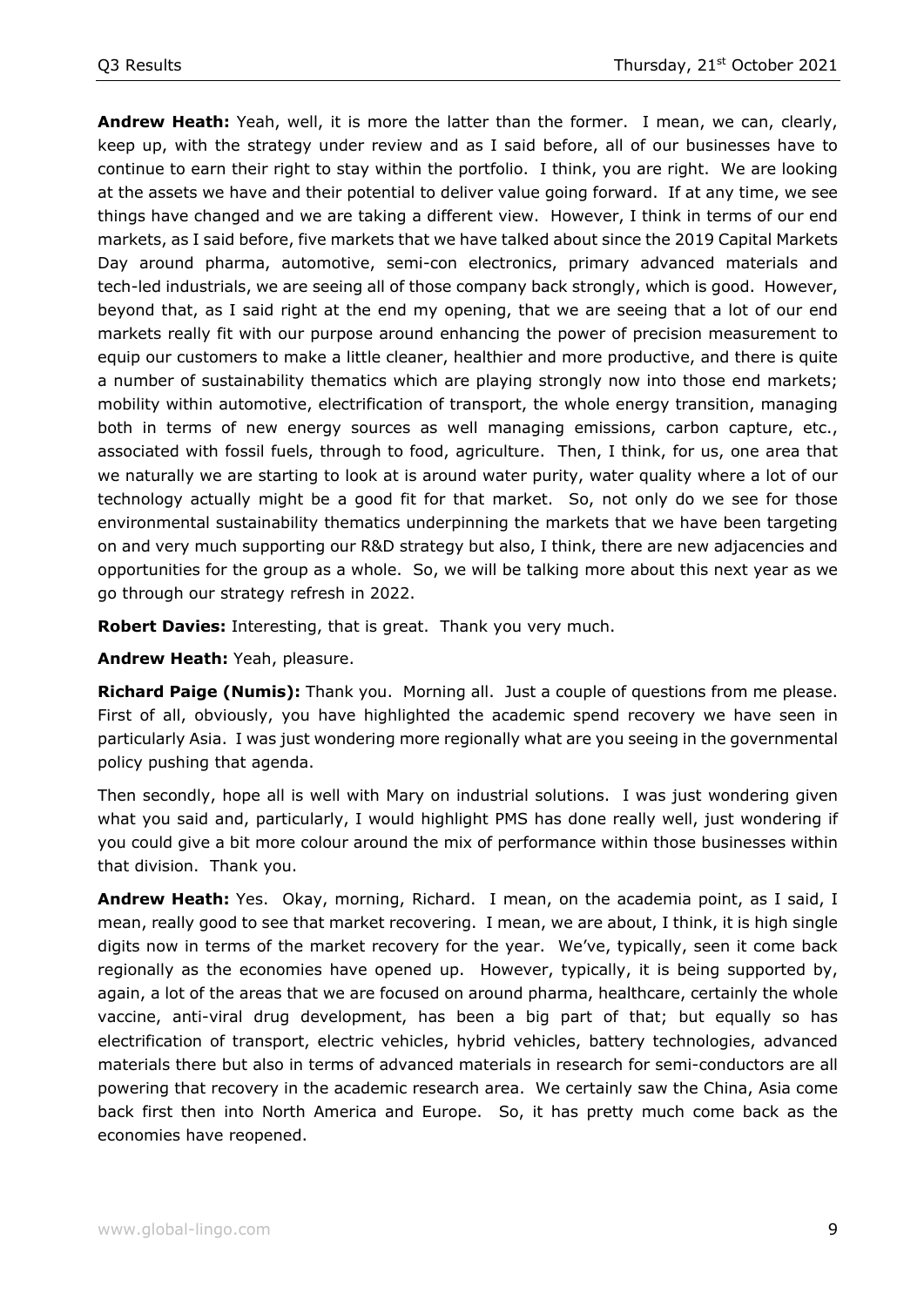Then on your question about ISD, yes, apologies that we have had to postpone this afternoon. We did consider just carrying on, but I thought it was part of the real value of having the session was just to introduce you personally to Mary Beth and to allow you to ask her questions and to get her direct views on the business she is now leading. I think, in terms of protecting the quality of that, we decide to postpone it, but hopefully, we will be able to reorganise it in the next few weeks.

In terms of mix of performance, I mean, PMS has certainly been a stand out performer. Its revenues is split 50-50 between aseptics, pharma, life science, food, applications and 50% into semi-conductors. Both markets have been going very strongly and we have leading products that are able to measure the highest fidelity in terms of inaccuracy around impurities and maybe characterised particles. So, it is certainly a great fit for what is going on the market.

Servomex have seen a very good recovery in purity, high purity, gas analysis and that side of business, the healthcare side, the oxygen sensors have actually held up quite well. I mean, we did have a real boost last year through oxygen sensors demand for ventilators that has tailed off but other oxygen applications have come through to replace them, so that market has been pretty robust. Then as we talked about that 60% exposure for Servomex into industrial process and energy applications, that market has just been slower to recover but it is recovering now, so that will give Servomex momentum going into next year.

Red Lion is seeing good demand in terms of the industrial automations suite of products it supports. However, all the products it sells are stuck with chips, so they are wrestling day-to-day with getting products out to customers; so they are one of the businesses that is really being constraint in terms of being able to transfer their order book the sales at the moment. However, again, we talked about that.

**Richard Paige:** Nice. Thank you. One more, if I may. Just on employee cost, just coming back to the cost equation. I assume you do most of your contract negotiations at the beginning of the year. So, therefore, do you see that more as a headwind into '22? You have, obviously, spoken by the impacting Q4 in terms of getting people onboard; but I was just wondering what headwind we might see '22 relative to '21?

**Andrew Heath:** Yeah, so we, typically, across our businesses, the pay increment goes in at the end of Q1. What we saw at the half year has already had a quarter of that impact in the half year. We are certainly not anticipating doing an extraordinary pay rise between now and the end of Q1 next year but, obviously, it will be key part of our budget consideration as we put the numbers together for next year in terms of what we are seeing on the labour inflation front. I mean, we have made some adjustments in some of businesses where just the market rates have moved, so we have had to make some adjustments; but, again, I think, most of that we did in the first half so, yeah, that comes through the first half runway.

**Derek Harding:** I think the other thing I have add, Richard, is, obviously, with the Spectris business system, the focus that we have on improving efficiency. We do not necessarily accept that labour inflation is something that flies straight through, so there are conversations to be had to make sure that we continue to be effective and efficient to try and get some of those headwinds as well.

**Richard Paige:** Okay, excellent, thank you very much. That is very clear.